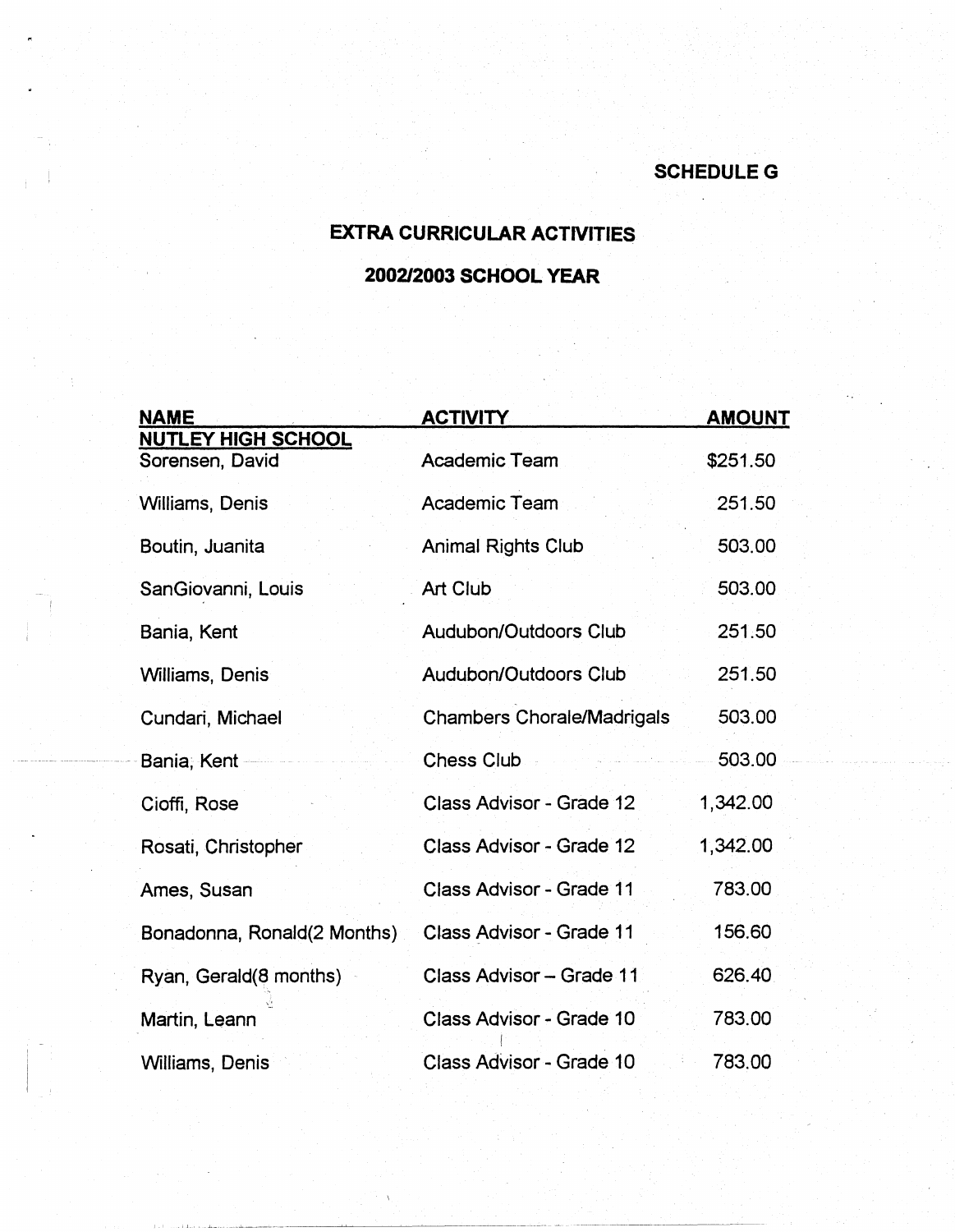| <b>NAME</b>                                   | <b>ACTIVITY</b>                                                | <b>AMOUNT</b> |
|-----------------------------------------------|----------------------------------------------------------------|---------------|
| <b>NUTLEY HIGH SCHOOL</b><br>Kearney, Michael | Class Advisor - Grade 9                                        | 783.00        |
| Santos, Jennifer                              | <b>Class Advisor - Grade 9</b>                                 | 783.00        |
| McGinley, Brian                               | C.L.A.W.                                                       | 503.00        |
| <b>Williams, Denis</b>                        | <b>Debate Club</b>                                             | 503.00        |
| Rossillo, Cheryl                              | Drama Club Advisor<br>(Senior Benefit Director)                | 1,678.00      |
| DeCandia-Presuto, Angela                      | <b>Drama Club Assistant</b><br>(Senior Benefit Asst. Director) | 1,107.00      |
| David, Nicole                                 | <b>Fashion Club</b>                                            | 503.00        |
| Williams, Denis                               | Film/Video Club                                                | 503.00        |
| Camarda, Patricia                             | <b>French Club</b>                                             | 503.00        |
| Camarda, Patricia                             | <b>French National Honor Soc.</b>                              | 503.00        |
| Hyland, Thomasina                             | <b>Gay/Straight Alliance</b>                                   | 503.00        |
| Marcantonio, Marianne                         | <b>History Club</b>                                            | 503.00        |
| Romaglia, Sharon                              | <b>Human Relations Club</b>                                    | 503.00        |
| Kehayes, Nancy                                | <b>Interact Club</b>                                           | 503.00        |
| Cicchino, Addolorato                          | <b>Italian Club</b>                                            | 503.00        |
| Cicchino, Addolorato                          | Italian National Honor Soc.                                    | 503.00        |
| Zellea, Jarrett                               | Jazz Band/Jazz Choir                                           | 503.00        |
| Ackerman, George                              | Key Club                                                       | 783.00        |
| Violante, Ciro                                | Latin Honor Society                                            | 503.00        |
| Suffren, John                                 | <b>Lighthouse Club</b>                                         | 503.00        |

-2-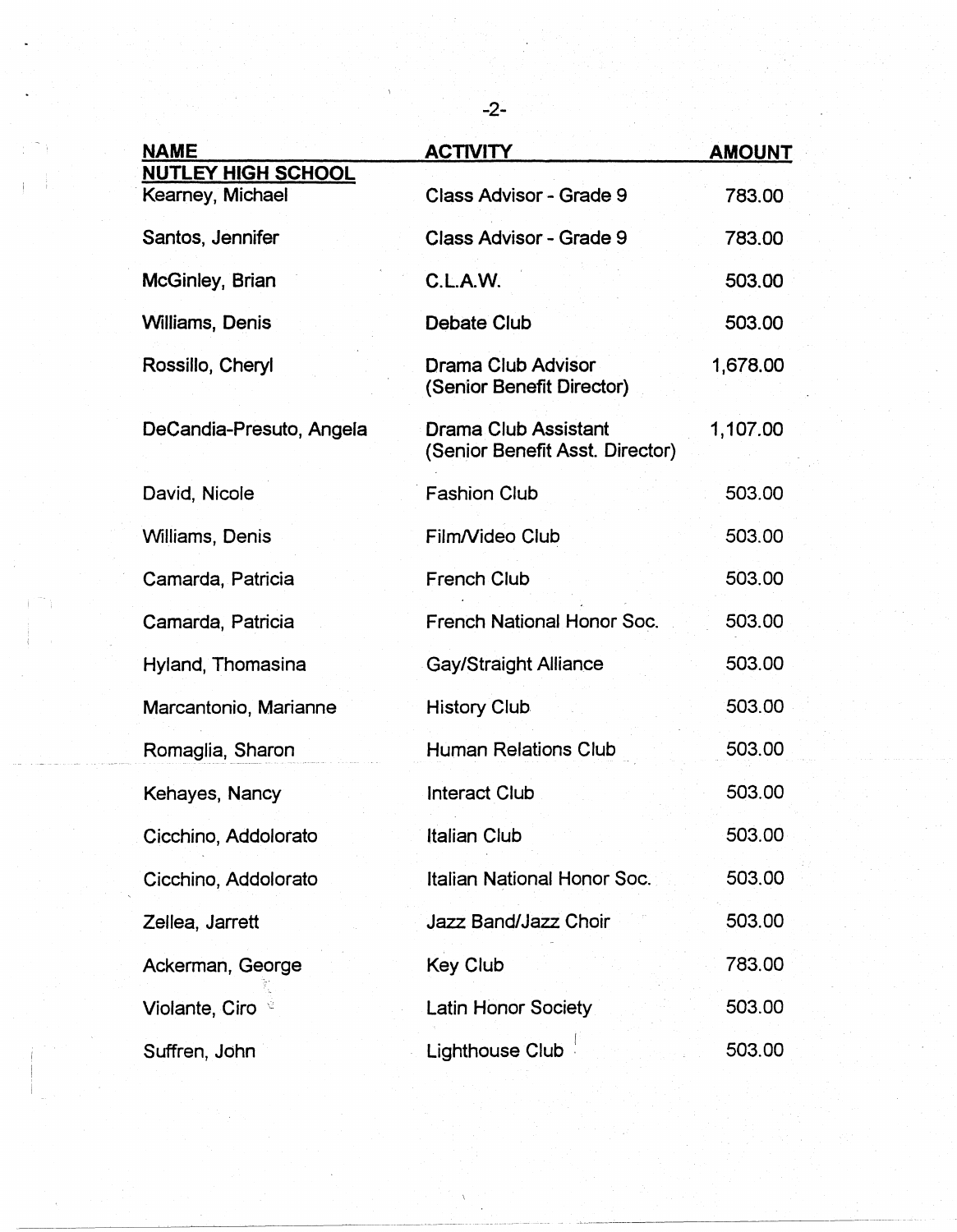| <b>NAME</b>               | <b>ACTIVITY</b>                    | <b>AMOUNT</b> |
|---------------------------|------------------------------------|---------------|
| <b>NUTLEY HIGH SCHOOL</b> |                                    |               |
| Bonadonna, Ronald         | Maroon and Gray Newspaper          | 1,678.00      |
| Alboum, Elinor            | <b>Math Club</b>                   | 251.50        |
| Vivinetto, Rosemary       | <b>Math Club</b>                   | 251.50        |
| Kelly, James              | <b>Media Club</b>                  | 503.00        |
| Camarda, Patricia         | <b>National Honor Society</b>      | 783.00        |
| Koegel, Richard           | <b>National Honor Society</b>      | 783.00        |
| Santosuosso, Lisa         | Peer Leadership Club               | 1,612.00      |
| Bonadonna, Ronald         | S.A.D.D.                           | 251.50        |
| Rossillo, Cheryl          | <b>S.A.D.D.</b>                    | 251.50        |
| Farkas, William           | School-to-Career Club              | 503.00        |
| Cundari, Michael          | <b>Ski/Snowboard Club</b>          | 251.50        |
| Zellea, Jarett            | <b>Ski/Snowboard Club</b>          | 251.50        |
| Hill, Adrienne            | Spanish Club                       | 251.50        |
| Rucinski, Peggy           | Spanish Club                       | 251.50        |
| Papaleo, Maria            | Spanish National Honor Soc.        | 503.00        |
| D'Ambola, Toby            | <b>Stock Investment Club</b>       | 783.00        |
| Puzio, Eric               | <b>Strength &amp; Fitness Club</b> | 503.00        |
| McGinley, Brian           | <b>Student Council</b>             | 1,678.00      |
| Santosuosso, Lisa         | Study Buddies Club(HS/Rad.)        | 251.50        |
| Wood, Joyce               | <b>Study Buddies Club(HS/Rad)</b>  | 251.50        |

-3-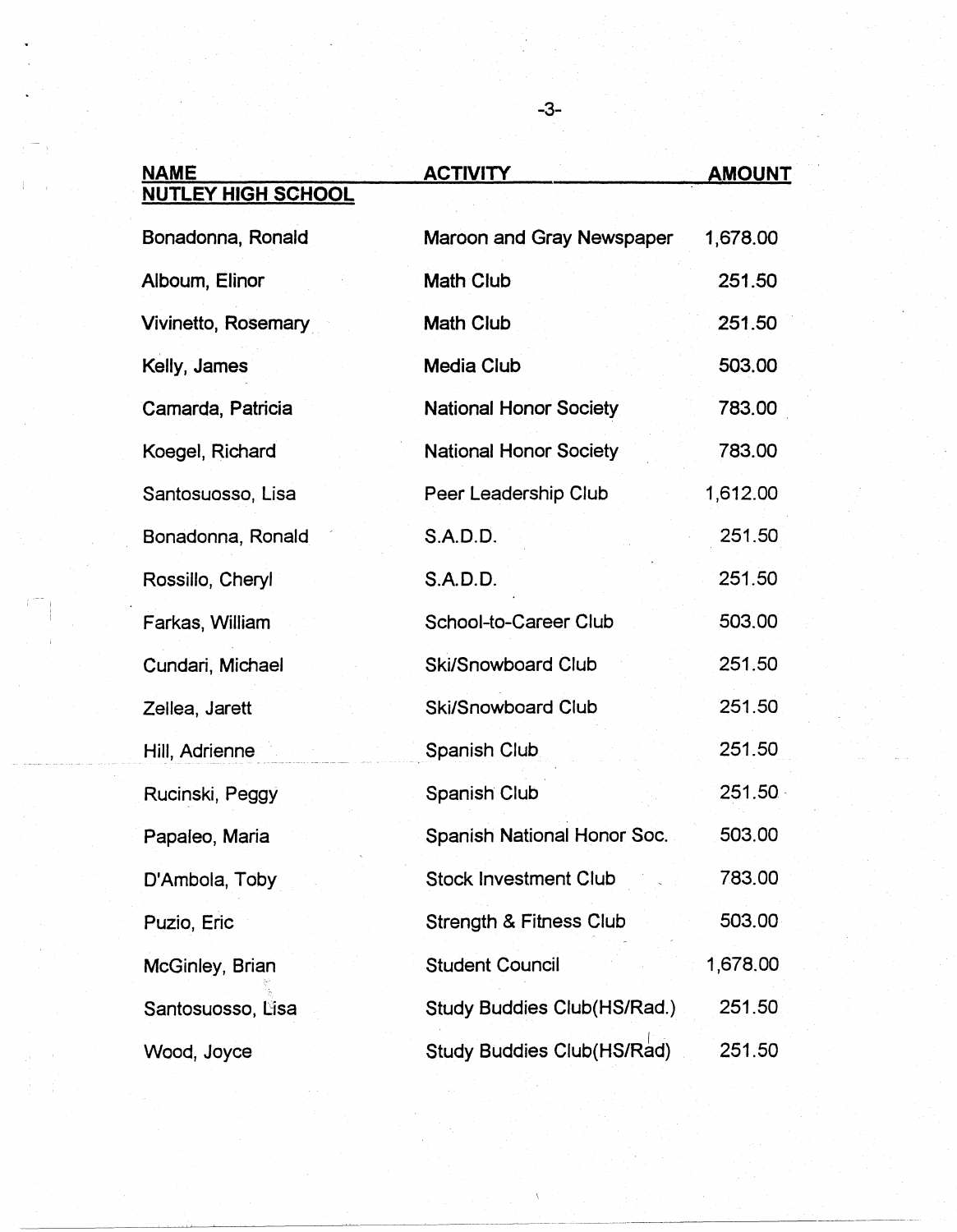| <b>NAME</b>                                    | <b>ACTIVITY</b>                                          | <b>AMOUNT</b> |
|------------------------------------------------|----------------------------------------------------------|---------------|
| <b>NUTLEY HIGH SCHOOL</b><br>Santosuosso, Lisa | Study Buddies Club(HS/Yan.)                              | 251.50        |
| Wood, Joyce                                    | Study Buddies Club(HS/Yan.)                              | 251.50        |
| Hecht, Jenifer                                 | The Literary Club                                        | 503.00        |
| Fisher, Linda                                  | Yearbook(Exit)                                           | 1,678.00      |
| McCrohan, Thomas                               | Yearbook(Exit)                                           | 1,678.00      |
| Cioffi, Rose                                   | Youth for Age                                            | 503.00        |
| Emerson, Aurilla                               | <b>Winter Color Guard</b>                                | 251.50        |
| Soprano, Michael                               | <b>Winter Color Guard</b>                                | 251.50        |
| <b>FRANKLIN SCHOOL</b>                         |                                                          |               |
| Bertuzzi, Joseph                               | <b>Animal Groomers Club</b>                              | 167.67        |
| Masino, Gina Marie                             | <b>Animal Groomers Club</b>                              | 167.67        |
| Yacullo, Alison                                | <b>Animal Groomers Club</b>                              | 167.67        |
| Hill-Trovato, Hillary                          | Art League Video<br><b>Production Club</b>               | 727.00        |
| Hill-Trovato, Hillary                          | Artist Club - 7th Grade                                  | 503.00        |
| Egan, Tracy                                    | <b>Cards &amp; Games</b>                                 | 503.00        |
| McPartland, Dennis                             | Clarinet Ensemble, Saxophone &<br><b>Flutes Ensemble</b> | 503.00        |
| Kocum, Paul                                    | Drama Club/Dance Club                                    | 1,062.00      |
| Hill-Trovato, Hillary                          | <b>Enterprise Club</b>                                   | 503.00        |
| Egan, Tracy                                    | Forensics & Debate Grades 7&8                            | 1251.50       |
| Meloni, Jacqueline                             | Forensics & Debate Grades 7&8                            | 251.50        |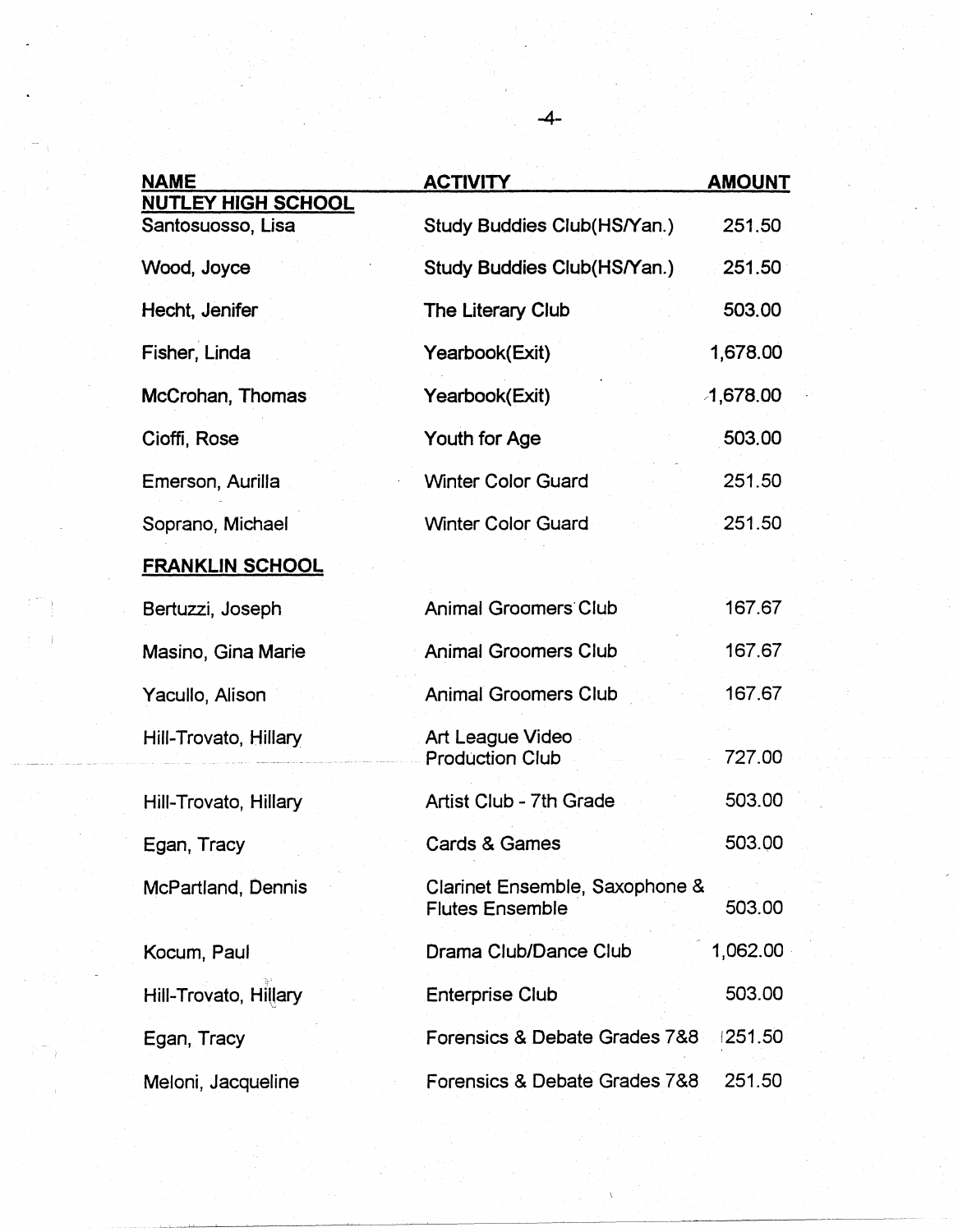| <b>NAME</b>                                  | <b>ACTIVITY</b>            | <b>AMOUNT</b> |
|----------------------------------------------|----------------------------|---------------|
| <b>FRANKLI SCHOOL</b><br>Mc Partland, Dennis | F.M.S. Jazz Band           | 503.00        |
| Cundari, Michael                             | F.M.S. Madrigal Singers    | 895.00        |
| Cundari, Michael                             | F.M.S. Music Theatre Club  | 503.00        |
| Zoltowski, Veronica                          | F.M.S. Press               | 251.50        |
| Groninger, Nicole                            | F.M.S. Press               | 251.50        |
| Cappello, Joseph                             | F.MS. Ski Club             | 503.00        |
| Kocum, Paul                                  | F.M.S. Yearbook            | 895.00        |
| Sloan, Patricia                              | F.M.S. Yearbook            | 895.00        |
| Manganiello, Louis                           | <b>History Club</b>        | 251.50        |
| Saitta, Donna                                | <b>History Club</b>        | 251.50        |
| Zoltowski, Veronica                          | Law & Justice Club         | 251.50        |
| Groninger, Nicole                            | Law & Justice Club         | 251.50        |
| Maniscalco, Lisa                             | Lego Builders Club         | 503.00        |
| Kocum, Paul                                  | Let's Go to the Theatre    | 503.00        |
| Foglio, Nancy                                | <b>Math Team</b>           | 251.50        |
| Raiser, Bethany Anne                         | <b>Math Team</b>           | 251.50        |
| Bertuzzi, Joseph                             | Meteorology Club           | 503.00        |
| McPartland, Dennis                           | <b>Percussion Ensemble</b> | 503.00        |
| DeFilippis, Lillian                          | Photography Club           | 503.00        |
| Zullo, Luann                                 | Softball Club              | 503.00        |
| Chern, Christopher                           | Spike(Volley Ball) Club    | 503.00        |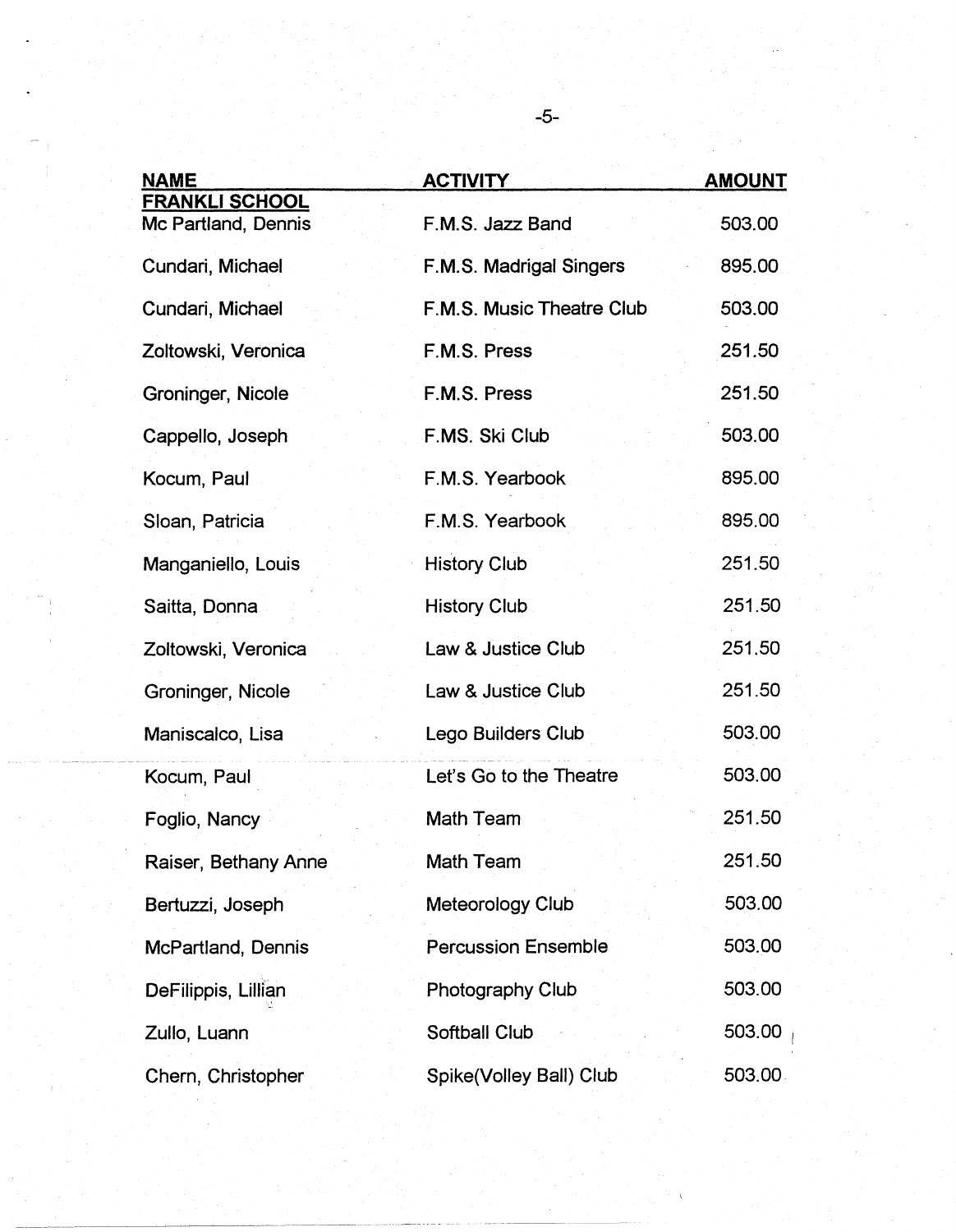| <b>NAME</b>                                | <b>ACTIVITY</b>                                 | <b>AMOUNT</b> |
|--------------------------------------------|-------------------------------------------------|---------------|
| <b>FRANKLIN SCHOOL</b><br>Cundari, Michael | <b>Stage Crew</b>                               | 503.00        |
| Cappello, Joseph                           | S.T.A.N.D. (Students Taking<br>A New Direction) | 503.00        |
| Branco, Louis                              | <b>Star Wars Club</b>                           | 503.00        |
| DeBonis, Cynthia                           | <b>Student Council</b>                          | 895.00        |
| Manganiello, Louis                         | <b>Student Council</b>                          | 895.00        |
| Chern, Christopher                         | Takedown/Touchdown                              | 503.00        |
| Maniscalco, Lisa                           | <b>Theatre Scenery Design Club</b>              | 503.00        |
| Chmiel, Christina                          | <b>Trivia Club</b>                              | 251.50        |
| Griwert, Jolinda                           | <b>Trivia Club</b>                              | 251.50        |
| McPartland, Dennis                         | <b>Wind Ensemble</b>                            | 503.00        |
| <b>LINCOLN SCHOOL</b><br>Martin, Valerie   | <b>Animal Club</b>                              | 503.00        |
| Pagana, Mary                               | <b>Art Club</b>                                 | 503.00        |
| DeLitta, Theresa                           | <b>Baton Twirling Club.</b>                     | 503.00        |
| Thunell, Nancy                             | Color A Smile Club                              | 503.00        |
| Pagana, Mary                               | <b>Creative Talent Club</b>                     | 503.00        |
| Meyers, Florence                           | <b>Endangered Species Club</b>                  | 503.00        |
| Griffin, Patricia                          | <b>Feed the Poor/Homeless Club</b>              | 503.00        |
| <b>Bender, Carol</b>                       | Lincolnaires                                    | 503.00        |
| Algieri, Kimberly                          | <b>Masters of Problem Solving</b>               | 503.00        |
| Vlasakakis, Niki                           | <b>Safety Patrols</b>                           | 503.00        |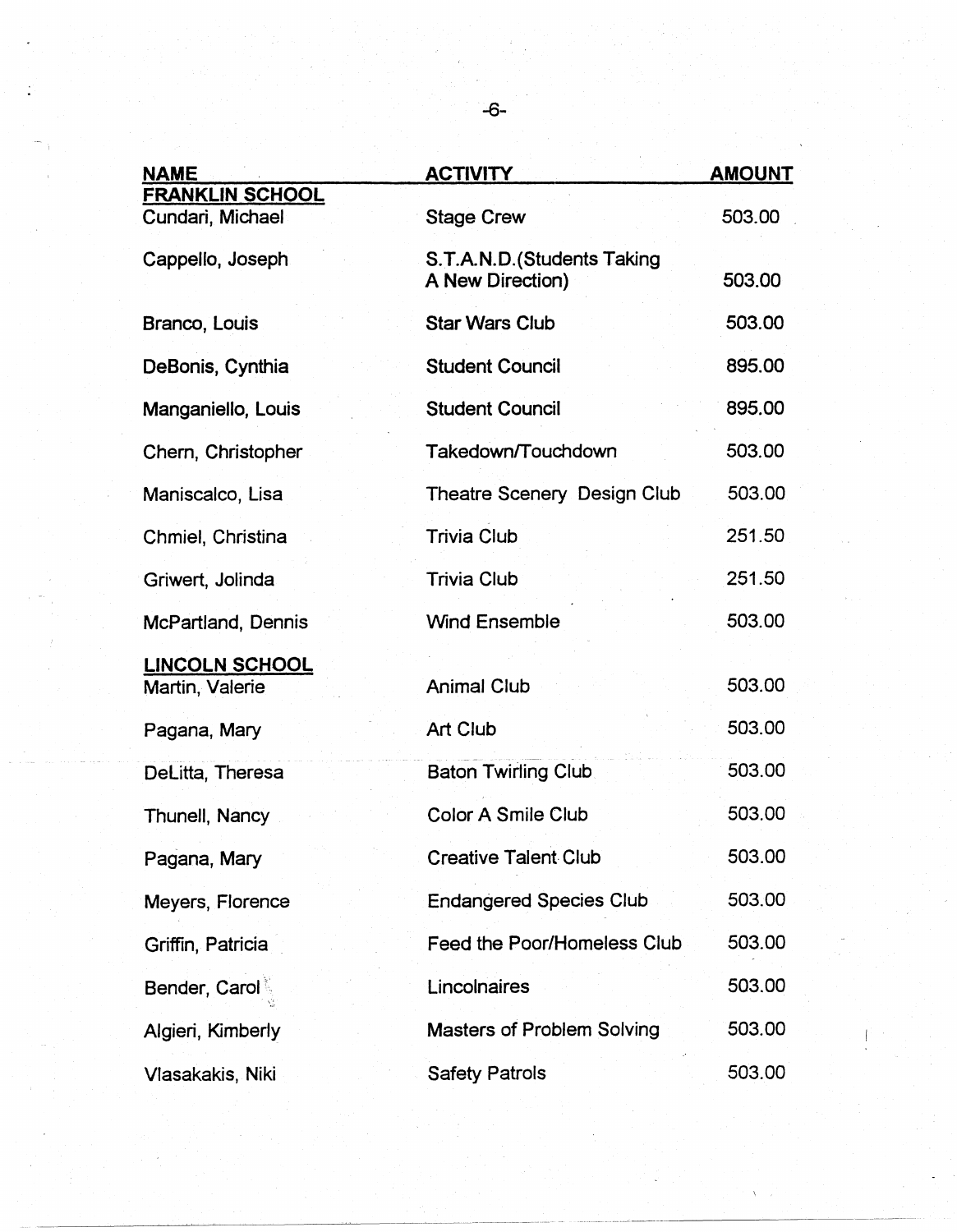| <b>NAME</b>             | <b>ACTIVITY</b>                                                         | <b>AMOUNT</b> |
|-------------------------|-------------------------------------------------------------------------|---------------|
| Gargiulo, Thomas        | <b>Sports and Recreational Training</b><br><b>Skills, Drills, Games</b> | 503.00        |
| Batson, Linda           | <b>Student Civic Club</b>                                               | 503.00        |
| Parigi, Debra           | <b>Student Council</b>                                                  | 503.00        |
| Berk, Grayce            | <b>Student Service Club</b>                                             | 251.50        |
| Ferriol, Kenneth        | <b>Student Service Club</b>                                             | 251.50        |
| Algieri, Kimberly       | <b>Volleyball Club</b>                                                  | 503.00        |
| <b>RADCLIFFE SCHOOL</b> |                                                                         |               |
| Moscaritola, Linda      | <b>Animal Kindness Club</b>                                             | 503.00        |
| Pace, Michael           | <b>Chess Club</b>                                                       | 503.00        |
| Osieja, Christina       | <b>Computer Art Club</b>                                                | 503.00        |
| Klem, Rachel            | 4th Grade Recorder Club                                                 | 503.00        |
| Cullari, Carla          | <b>Human Relations Club</b>                                             | 251.50        |
| Wood, Joyce             | <b>Human Relations Club</b>                                             | 251.50        |
| Strumolo, Maria         | Jeopardy Club                                                           | 503.00        |
| Hutcheson, Donna        | <b>Magic Tree House Reading</b><br>and Writing Club                     | 503.00        |
| Kahn, Gail              | Peer Tutoring                                                           | 251.50        |
| Szura, Nancy            | Peer Tutoring                                                           | 251.50        |
| Hagert, Suzanne         | <b>Quilting Club</b>                                                    | 503.00        |
| Szura, Nancy            | <b>Safety/Classroom Patrols</b>                                         | 503.00        |
| Napoli, Ellen           | <b>School Spirit Club</b>                                               | 503.00        |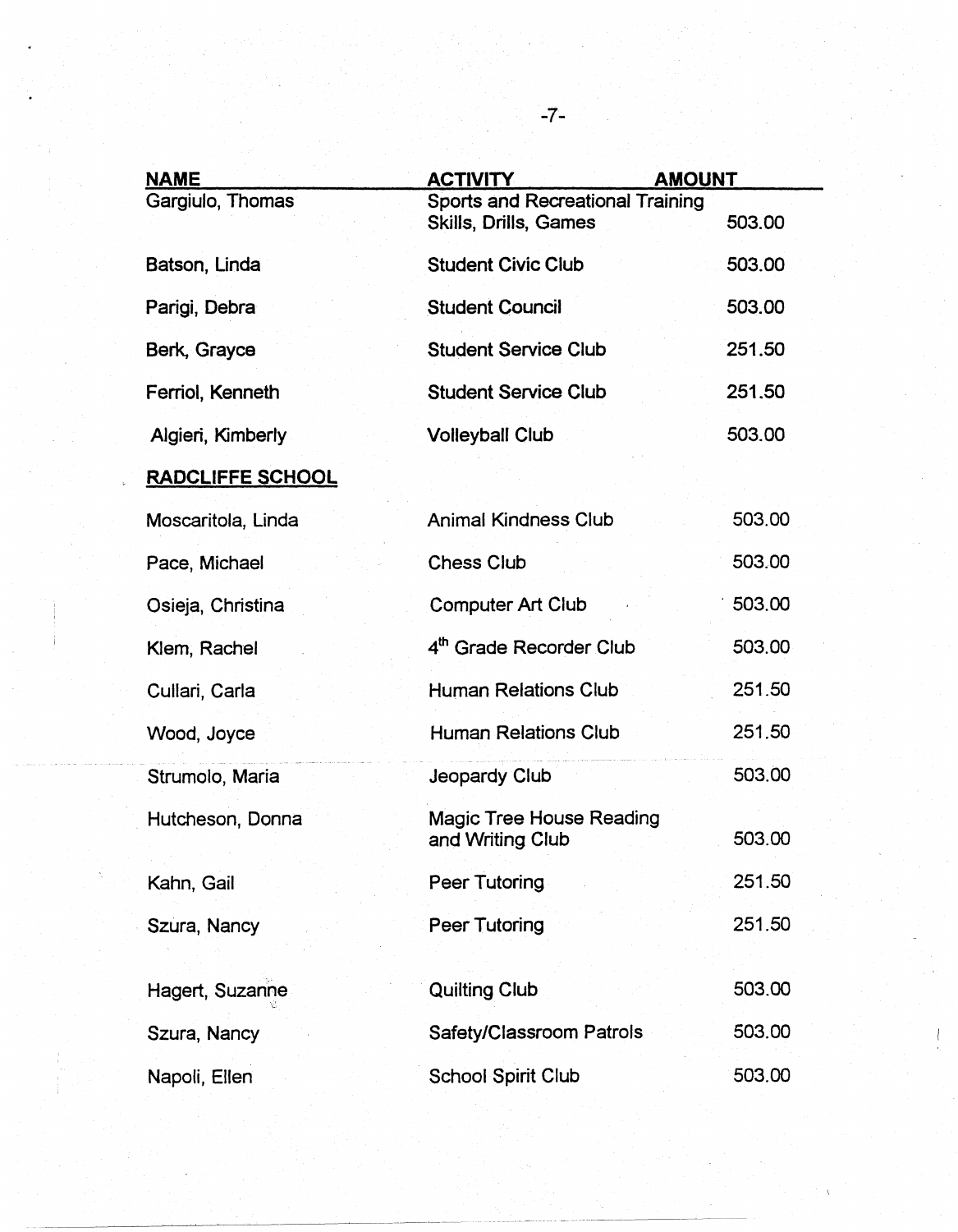| <b>NAME</b>                                         | <b>ACTIVITY</b>                 | <b>AMOUNT</b> |
|-----------------------------------------------------|---------------------------------|---------------|
| <b>RADCLIFFE</b><br>Gambaro, Jainine                | <b>Student Council</b>          | 503.00        |
| Burns, Robyn                                        | <b>Weaving Club</b>             | 503.00        |
| Kahn, Gail                                          | <b>Wildlife Club</b>            | 503.00        |
| <b>SPRING GARDEN SCHOOL</b><br>Siculietano, Phillip | <b>Bowling Club</b>             | 503.00        |
| <b>Thunell, Nancy</b>                               | Color A Smile Club              | 503.00        |
| Holly, Sheryl Lynn                                  | Co-operative Game Club          | 503.00        |
| Tibaldo, Joanne                                     | <b>Critical Thinking Club</b>   | 50300         |
| Walk, Louise                                        | Drama Club                      | 503.00        |
| Siculietano, Phillip                                | <b>Environmental Study Club</b> | 503.00        |
| Baris, Noreen                                       | <b>Garden Club</b>              | 503.00        |
| Holland, Doreen                                     | Garden Gate Newspaper Club      | 503.00        |
| Rizzuto, Rosann                                     | <b>Italian Club</b>             | 503.00        |
| Falco, Nancy                                        | Jeopardy Club                   | 503.00        |
| Walk, Louise                                        | Library Guild Club              | 503.00        |
| Holland, Doreen                                     | Military Mail Club              | 503.00        |
| Cassie, Lori Ann                                    | <b>Safety Patrols</b>           | 503.00        |
| Ryder, Sally Ann                                    | <b>Student Council</b>          | 503.00        |
| <b>WASHINGTON SCHOOL</b><br>Szura, Jill             | <b>Character Counts Club</b>    | 503.00        |
| Sorensen, Jill                                      | <b>Chess Club</b>               | 503.00        |
| Bimbi, Kathleen                                     | <b>Chimettes</b>                | 503.00        |

-···--·-·· - -------------~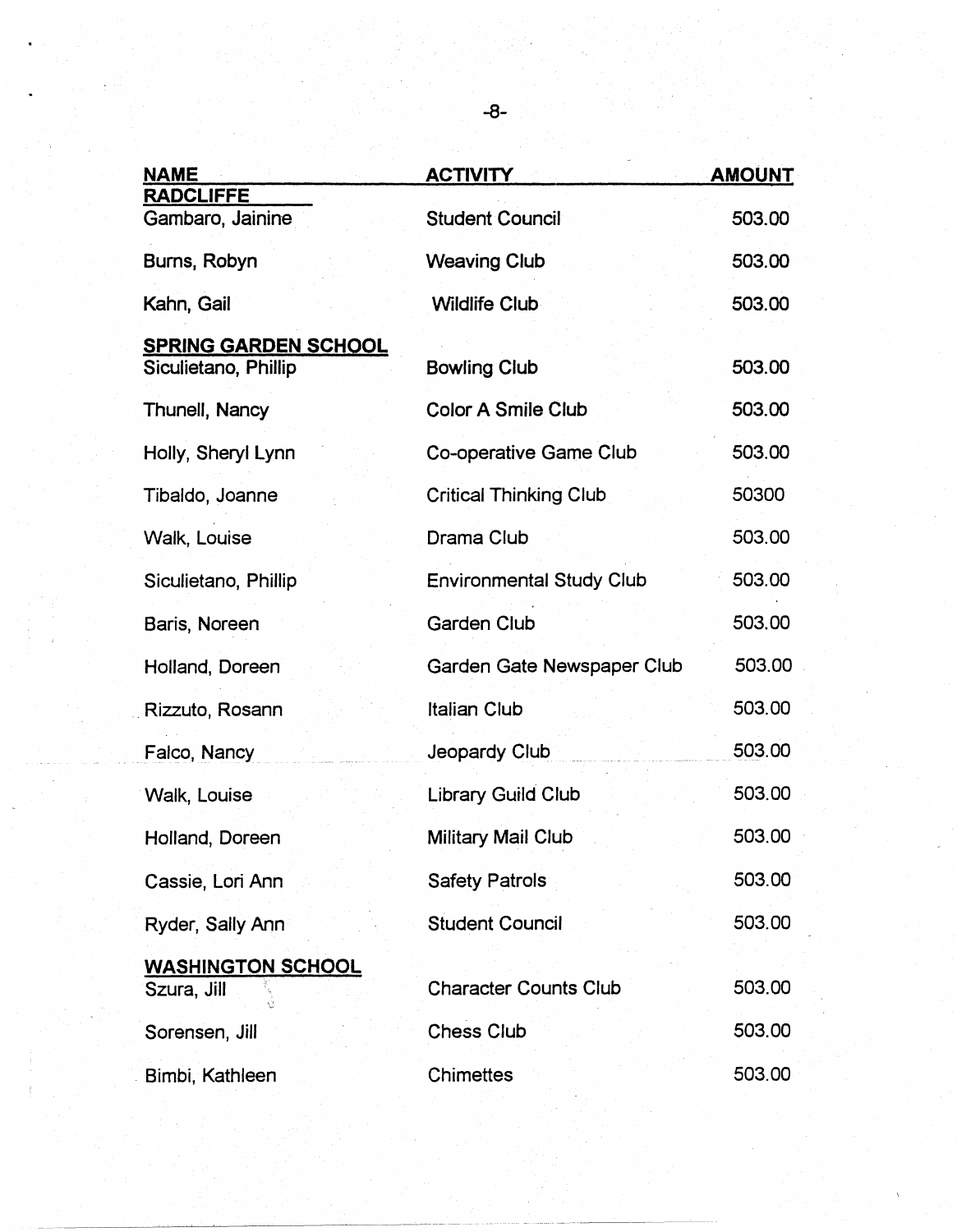| <b>NAME</b>                                | <b>ACTIVITY</b>                       | <b>AMOUNT</b> |
|--------------------------------------------|---------------------------------------|---------------|
| <b>WASHINGTON SCHOOL</b><br>Sorensen, Jill | <b>Human Relations Club</b>           | 503.00        |
| Osieja, Christina                          | <b>Hyperstudio Workshop</b>           | 503.00        |
| Fierro, Emanuela                           | <b>Italian Club</b>                   | 503.00        |
| Rossi, Lisa                                | Jeopardy Club                         | 503.00        |
| Frannicola, Antoinette                     | Journalism Club                       | 503.00        |
| Andreula, Jeannette                        | Page Turner's Club                    | 503.00        |
| Puzio, Kristen                             | <b>Photography Club</b>               | 503.00        |
| Healy, Joyce                               | Reader's Club                         | 503.00        |
| Murray, Walter                             | <b>Safety Patrols</b>                 | 503.00        |
| Isabella, Patricia                         | <b>Student Council</b>                | 503.00        |
| Frannicola, Antoinette                     | <b>Talent Show</b>                    | 251.50        |
| Puzio, Kristen                             | <b>Talent Show</b>                    | 251.50        |
| YANTACAW SCHOOL<br>Goldberg, Dawn          | Art Club(1/2 Year)                    | 251.50        |
| Olivo, Rebecca                             | <b>Braintease Club</b>                | 503.00        |
| Schoem, Janice                             | Challenge 24 Club                     | 503.00        |
| Freedman, Jill                             | <b>Computer Club</b>                  | 503.00        |
| Lynch, Cynthia                             | <b>ESPA Math</b>                      | 251.50        |
| Pontrella, Mary                            | <b>ESPA Math</b>                      | 251.50        |
| Freedman, Jill                             | <b>Fifth Grade Student Government</b> | 503.00        |
| Lynch, Cynthia                             | Fourth Grade Scrabble Club            | 503.00        |
| Fischer, Patricia                          | Literature Club 2002/2003             | 503.00        |

~~~~~~~~~~~ ------~~---- ------

-9-